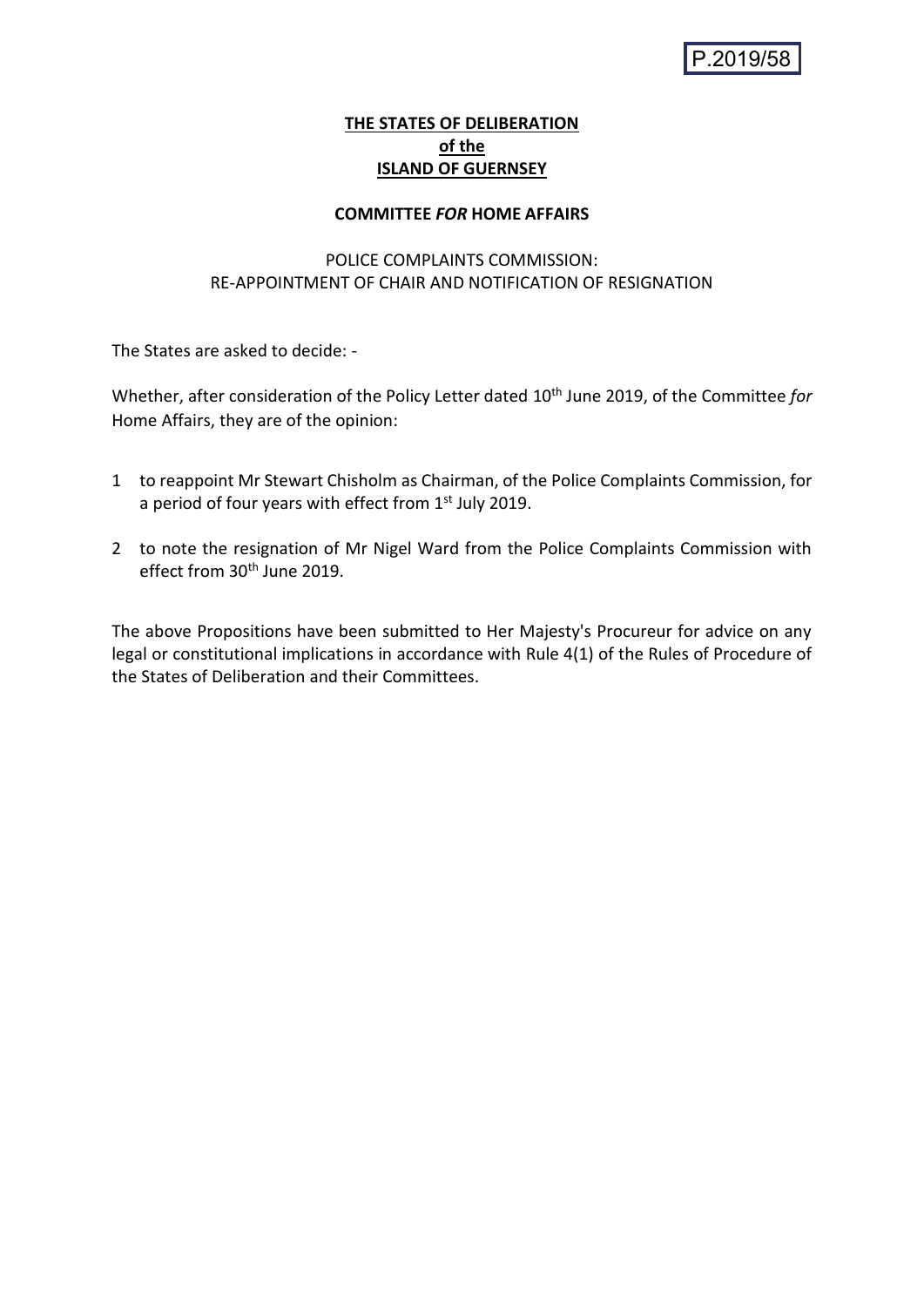# **THE STATES OF DELIBERATION of the ISLAND OF GUERNSEY**

#### **COMMITTEE** *FOR* **HOME AFFAIRS**

# POLICE COMPLAINTS COMMISSION: RE-APPOINTMENT OF CHAIR AND NOTIFICATION OF RESIGNATION

The Presiding Officer States of Guernsey Royal Court House St Peter Port

10th June 2019

Dear Sir

### **1. Executive Summary**

1.1 The purpose of this report is to propose the reappointment of Mr Stewart Chisholm as Chairman of the Police Complaints Commission ('the Commission'), and to note that Mr Nigel Ward will resign as an ordinary member at the expiry of his term.

#### **2. Background**

- 2.1 In 2005, the States of Deliberation approved the then Home Department's recommendation that legislation be introduced to establish a Police Complaints Commission (Billet d'Etat I, 2005). The Police Complaints (Guernsey) Law, 2008 ("the Law") came into effect on 1st July 2011, and the Commission was established.
- 2.2 The Committee *for* Home Affairs ("the Committee") would like to take this opportunity to put on record its thanks and appreciation to all the Commissioners for their patience, dedication and commitment to their roles.

## **3. Constitution**

- 3.1 The Schedule to the Law sets out the composition of, and appointment process to, the Commission. The following parts are relevant.
- 3.2 Paragraph 1(1) of the Schedule states that *"The Commission shall consist of a Chairman and five ordinary members."*
- 3.3 Paragraph 1(2) states that *"The Chairman and ordinary members shall be appointed by the States on the recommendation of the Committee"*.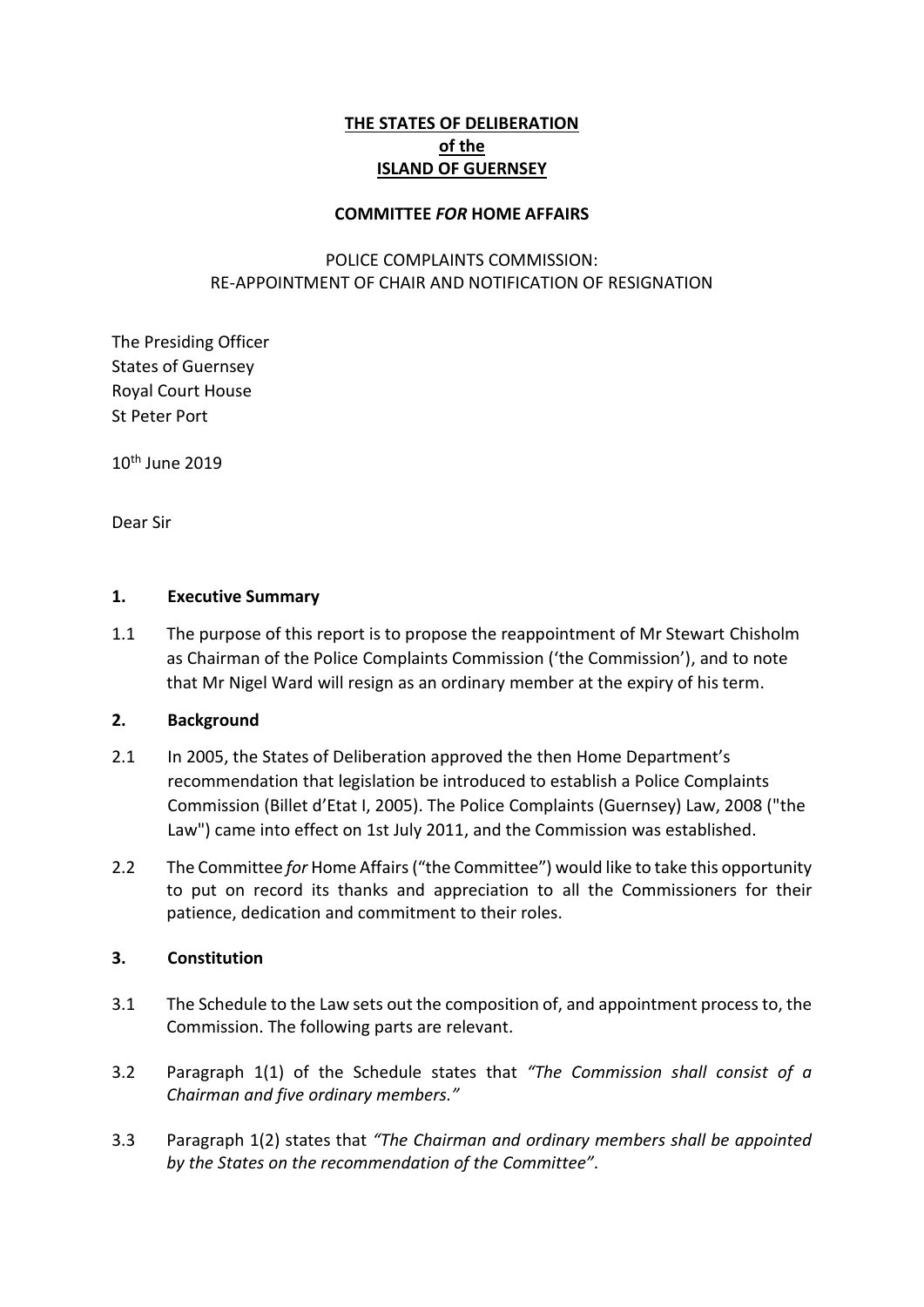- 3.4 Paragraph 1(4) states that *"Subject to subparagraph (5), the Chairman and ordinary members shall be appointed for a term of four years"*. (Subparagraph (5) is a transitional provision that is no longer relevant.)
- 3.5 Paragraph 1(6) states *"Members of the Commission may be reappointed."*
- 3.6 Paragraph 3(1) states *"A member may resign from office at any time."*
- *3.7* Paragraph 3(2) states that when a resignation is made to the Committee, *"the Committee will notify the States of it at the first available opportunity thereafter"*.

## **4. Reappointment of Chairman**

- 4.1 Mr Stewart Chisholm has served as the Chair of the Commission since the commencement of the Law on  $1<sup>st</sup>$  July 2011. He was reappointed in 2015 and his current term of office comes to an end on 1<sup>st</sup> July 2019.
- 4.2 The Committee is satisfied that Mr Chisholm continues to meet all the prescribed criteria, set out in the Law, of suitability for appointment and has, over the last eight years, discharged his duties with professionalism and integrity. The Committee is therefore pleased to confirm that Mr Chisholm has indicated a wish to be reappointed and to continue in his role as Chair of the Commission.

### **5. Retirement of Member**

- 5.1 Mr Nigel Ward has served as an ordinary member of the Commission since the commencement of the Law on 1<sup>st</sup> July 2011. He was reappointed in 2015 and his current term of office comes to an end on 1<sup>st</sup> July 2019.
- 5.2 Mr Ward has indicated that he does not wish to continue in the role past his current term's expiry. The Committee would like to take this opportunity to thank Mr Ward for his eight years of service.

## **6. Compliance with Rule 4**

- 6.1 Rule 4 of the Rules of Procedure of the States of Deliberation and their Committees sets out the information which must be included in, or appended to, motions laid before the States.
- 6.2 In accordance with Rule 4(1), the Propositions have been submitted to Her Majesty's Procureur for advice on any legal or constitutional implications.
- 6.3 In accordance with Rule 4(4) of the Rules of Procedure of the States of Deliberation and their Committees, it is confirmed that the propositions above have the unanimous support of the Committee.
- 6.4 In accordance with Rule 4(5), the Propositions relate to the duties of the Committee to advise the States and to develop and implement policies on matters relating to its